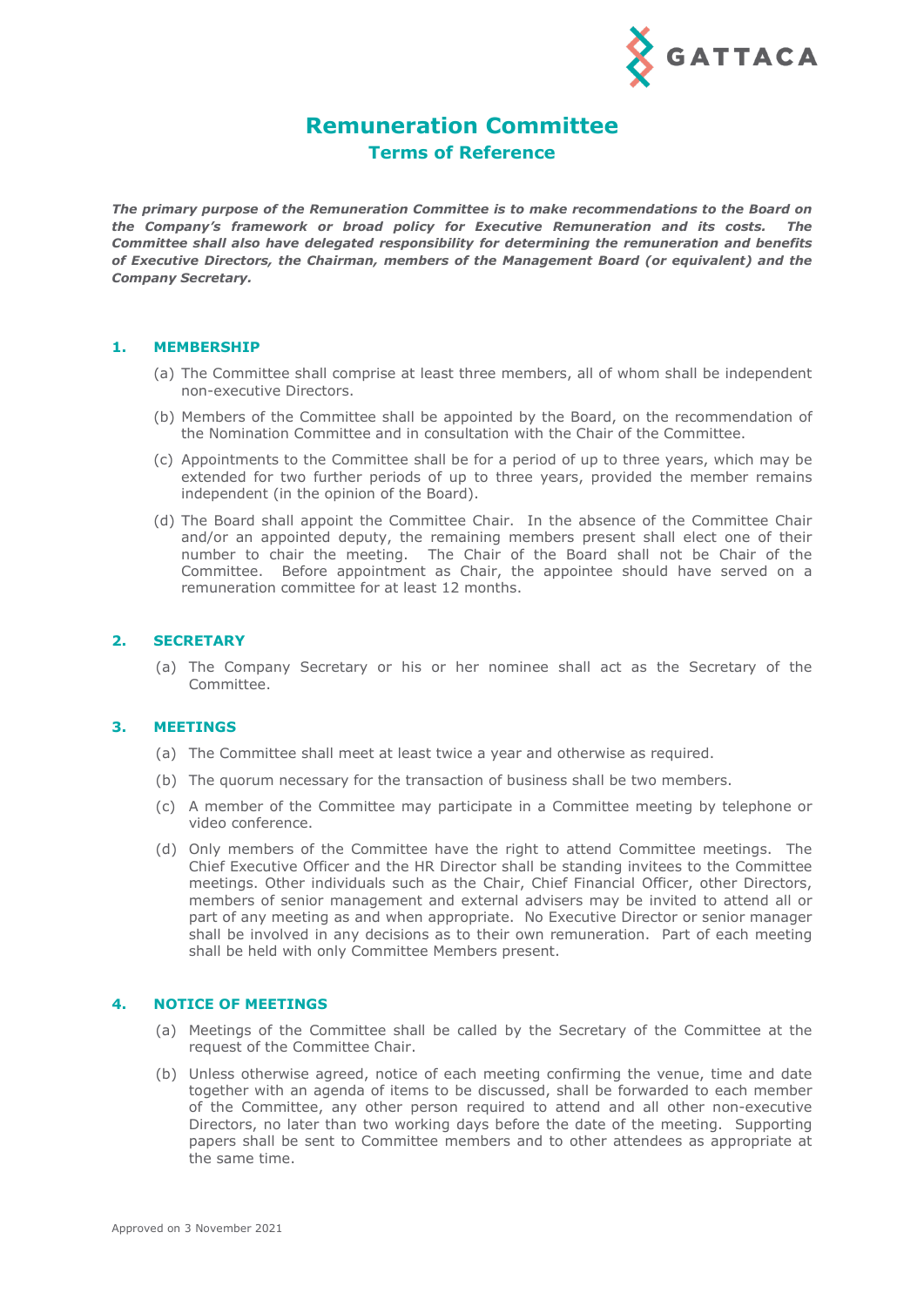

# **5. MINUTES OF MEETINGS**

- (a) The Secretary, or his or her nominated representative shall minute the proceedings and resolutions of all meetings of the Committee, including recording the names of those present and in attendance.
- (b) The Chair shall ascertain, at the beginning of each meeting, the existence of any conflicts of interest and minute them accordingly.
- (c) Draft Minutes of Committee meetings shall be circulated promptly to all members of the Committee and once agreed, to all members of the Board, unless in the opinion of the Committee Chair it would be inappropriate to do so.

# **6. DUTIES**

#### (a) **Responsibilities and Powers:**

The Committee shall:

- (i) have responsibility for setting the Remuneration Policy for all Executive Directors and the Board Chair. The objective of such policy shall be to attract, retain and motivate executive management of the quality required to run the Company successfully without paying more than is necessary, having regard to views of shareholders and other stakeholders. The policy should have regard to the risk appetite of the Company and alignment to the Company's long-term strategic goals;
- (ii) determine in respect of the Executive Directors, other members of the Management Board and the Company Secretary:
	- (1) remuneration, including bonuses and long-term incentives that will attract, retain and motivate Executive Directors of the quality required;
	- (2) targets for any performance-related pay schemes, ensuring that these form an appropriate proportion of the total remuneration package;
	- (3) pension benefits;
	- (4) grants of share options or awards;
	- (5) terms and conditions of employment including contractual and discretionary benefits; and
	- (7) payments on termination of employment (ensuring that contractual terms on termination, and any payments made, are fair to the individual and according to company policy, that failure is not rewarded and that the duty to mitigate loss is fully recognised);

The HR Director will support the Committee with regards to the level and structure of remuneration packages. The Committee will also seek independent external advice as necessary.

The HR Director together with the relevant line manager is responsible for setting remuneration levels below the Management Board in line with the remuneration framework agreed with the Executive Directors and the Delegation of Authority Policy and Matrix.

- (ii) exercise the powers of the Board in relation to:
	- (1) any employee share arrangements, including:
		- amending or varying such arrangements in accordance with such provisions as the Committee may deem appropriate;
		- approving new share arrangements; and
		- granting entitlements and options;
	- (2) any long-term incentive arrangements, including: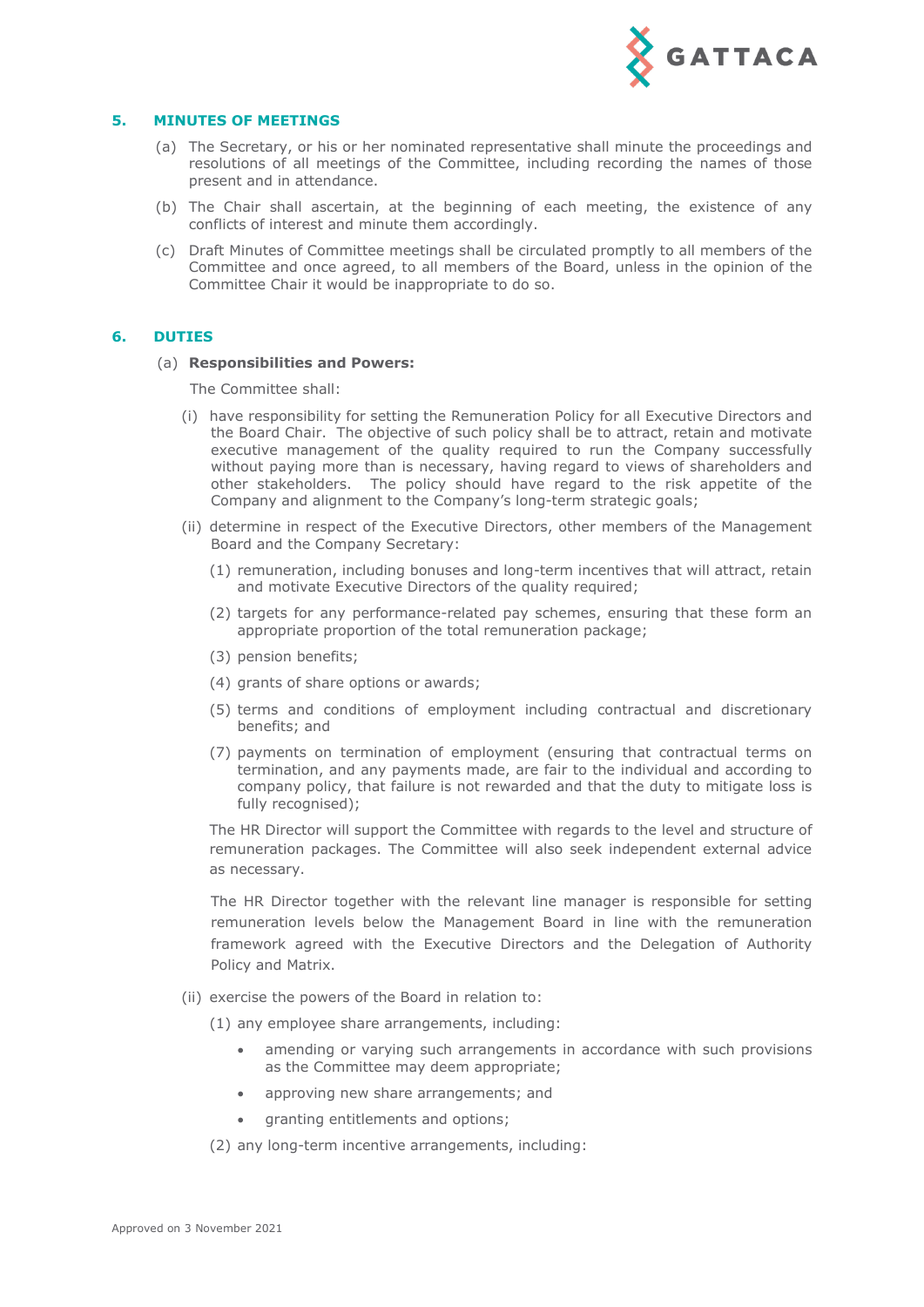

- amending or varying such arrangements however the Committee may deem appropriate;
- approving new arrangements; and
- granting entitlements and if appropriate to include the granting or purchase of shares as part of such arrangements;
- (iii) when setting the remuneration policy for Executive Directors, review and have regard to pay and employment conditions across the Group, especially when determining annual salary increases;
- (iv) review the ongoing appropriateness and relevance of the remuneration policy;
- (v) be made aware on a timely basis of any proposed change to the Company's pension arrangements and other benefit schemes, including the appointment or reappointment of advisers and providers, and changes to the rules and structures and employer contributions;
- (vi) be made aware of in a timely matter the matters set out in 6a (ii)  $(1)$  to  $(7)$  as they relate to members of the leadership team below the Management Board;
- (vii) be aware of and approve on any material changes in employee benefit structures throughout the Group;
- (viii) review and judge the market comparator peer group of the Company and where to position the Company relative to that peer group;
- (ix) ensure that provisions regarding disclosure of remuneration, including pensions, as set out in the QCA Code on Corporate Governance and other relevant regulations, are fulfilled;
- (x) be exclusively responsible for establishing the selection criteria, selecting, appointing and setting the terms of reference for any remuneration consultants who advise the Committee;
- (xi) approve, execute or give effect to all documents (including service contracts), deeds, acts and things that the Committee may consider necessary or desirable in connection with or in relation to any of the foregoing matters;
- (xii) give the Executive Directors every opportunity to enhance the Company's performance and to ensure that the senior management of the Company are fairly, but responsibly, rewarded for their individual contributions;
- (xiii) engage with shareholders, as appropriate, as to the remuneration policy; and
- (xiv) retain discretion to override formulaic outcomes and ensure that remuneration schemes and policies include provisions that would enable the Company to recover and/or withhold sums or share awards and specify the circumstances in which it would be appropriate to do so.

#### (b)**Reporting Responsibilities**

- (i) The Committee Chair shall report to the Board on its proceedings after each meeting on all matters within its duties and responsibilities.
- (ii) The Committee shall make whatever recommendations to the Board it deems appropriate on any area within its remit where action or improvement is needed.
- (iii) The Committee shall compile a report to shareholders on its activities to be included in the Company's Annual Report, including the frequency of, and attendance by members at, Committee meetings.
- (iv) The Committee shall make its terms of reference publicly available and review these terms of reference on a regular basis and, if necessary, make recommendations to the Board for their amendment.

#### (c) **Other Matters**

(i) The Committee shall give due consideration to laws and regulations, the provisions of the QCA Code of Corporate Governance, the UK Corporate Governance Code (with which the Board seeks to comply, where appropriate for the Group, on a